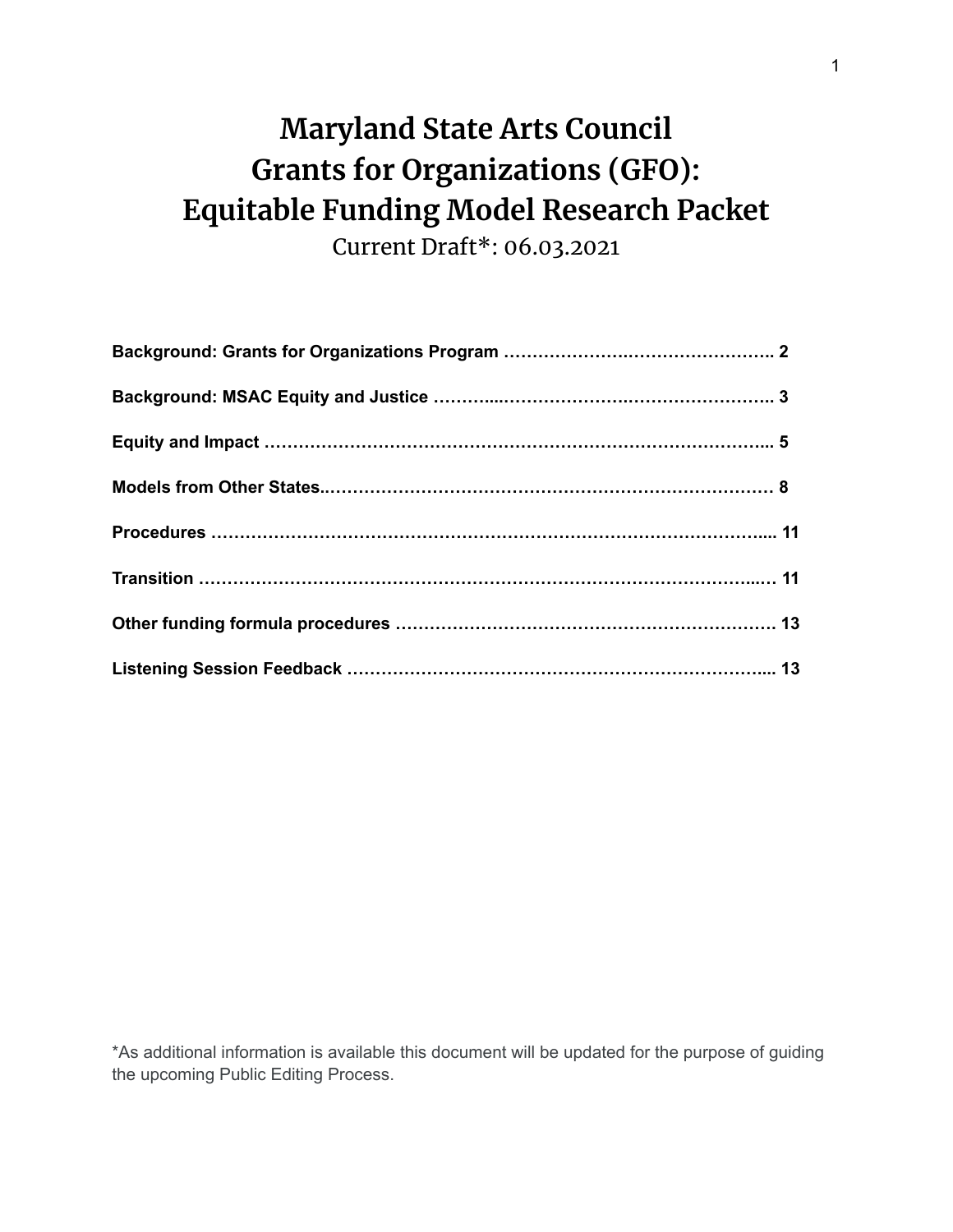#### **Background: Grants for Organizations (GFO) Program**

The Grants for Organizations Program (GFO) is MSAC's largest grant program, providing general operating support for arts organizations and arts programs in Maryland, and disbursing approximately 72% of the MSAC's allocated budget, one of the highest percentages of a general operating program when compared with other state arts agencies. (See Allocations of All Programs (FY21) chart below for reference.)



# Allocations of All Programs (FY21):

The current funding formula for the GFO Program below is applied to all organizations, regardless of budget size.

Funding Formula: Total Allowable Income X Panel Score X Cap Allocation % = Grant Amount

An organization's total allowable income is submitted by the organization within the financials provided in their annual GFO application, whether in an "on year" or "off year".

The GFO program operates on a three-year cycle. Organizations are considered on year in the first year of the cycle and are required to submit a full application that is evaluated by a panel in alignment with a rubric. The panel's evaluation determines the panel score in the formula above for the on year and the subsequent 2 off years. An organization may request to be placed in an on year for a full review at any time in the cycle. An organization may also be placed in an on year by MSAC staff at any time in the cycle.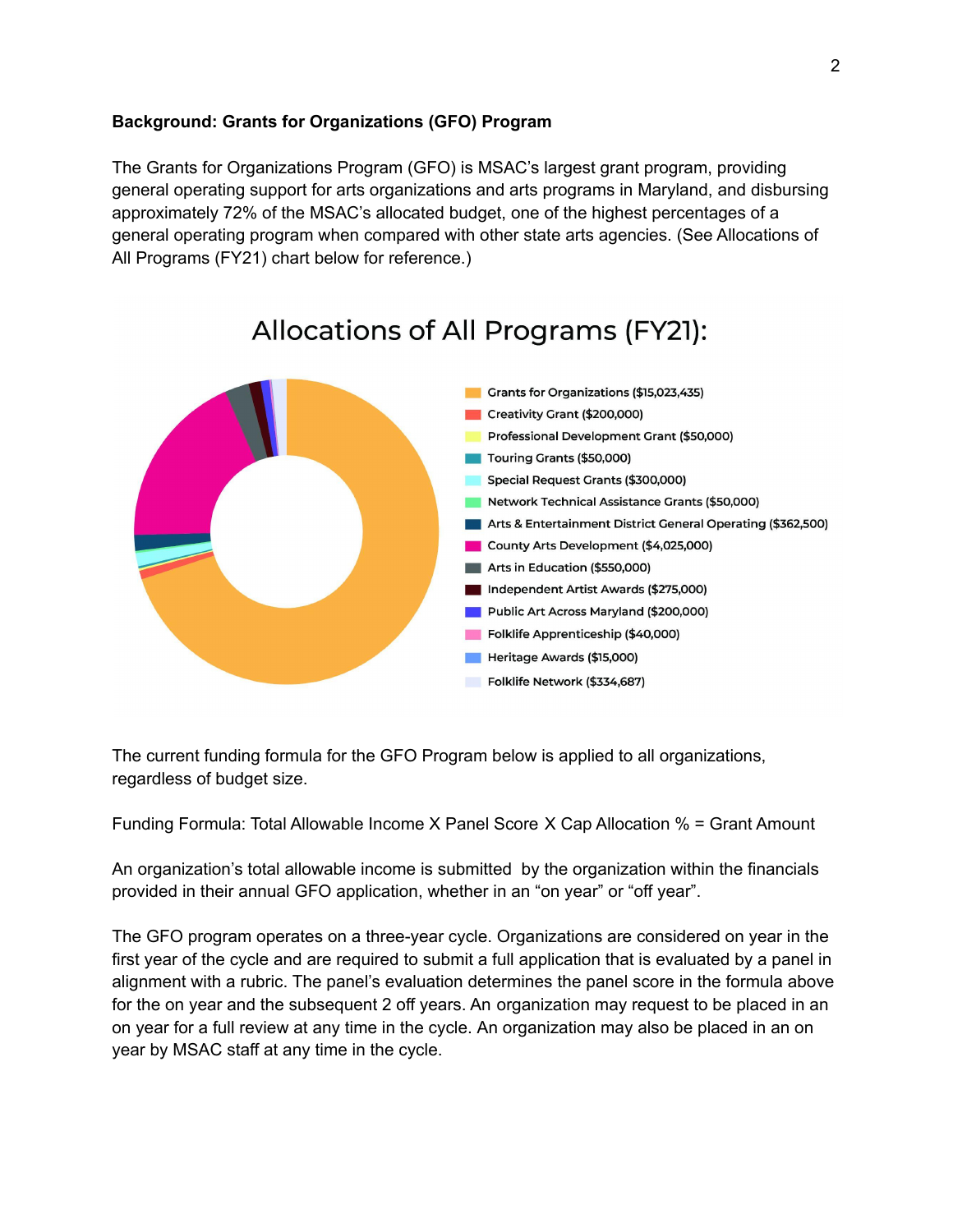The cap allocation percentage in the formula is determined based on the availability of funds and is currently the same for all organizations.

#### **Background: MSAC Equity and Justice**

#### MSAC's Equity and Justice Statement:

The arts celebrate our state's diversity, connect our shared humanity, and transform individuals and communities. The Maryland State Arts Council (MSAC) and its supporting collaborators are committed to advancing and modeling equity, diversity, accessibility, and inclusion in all aspects of our organizations and across communities of our state.

MSAC and its grantees are committed to embracing equity and non-discrimination regardless of race, religious creed, color, age, gender expression, sexual orientation, class, language, and/or ability.

MSAC's commitment to equity and justice is woven into the fabric of its current Strategic Plan. All goals, objectives, and strategies, as well as an implementation timeline identifying specific actions, can be found [here](https://msac.org/about/strategic-plan) on the MSAC website.

#### *Equity and Justice Training*

In Fiscal Year 2020, MSAC staff and Council participated in equity and justice training, including:

- Self-Awareness and our Intersectionality
- Generative Conflict and Restorative Justice
- Institutional Reconciliation: How are we inequitable?
- Institutional Reconciliation: How do we undo equity?
- Aesthetic Perspectives
- Accessibility

All MSAC Collaborators' staff and board members were invited to participate in the professional development, including Maryland Citizens for the Arts, Arts Education in Maryland Schools, Maryland State Department of Education Fine Arts Office, Maryland Humanities, County Arts Agencies in Maryland, and the Maryland Heritage Areas Program.

MSAC funded the Maryland Arts Institute of Racial Justice, organized by Maryland Citizens for the Arts, where three cohorts of participants completed an intimate 4-month training program, alongside a book club, totaling 125 participants. A fourth cohort will begin in June, 2021.

#### *Operationalizing Equity*

Over the course of the last three years, MSAC has revised its 14 grant programs in alignment with its goals for equity and justice and based on the ongoing constituent feedback through multiple avenues for feedback and conversation, including, but not limited to: final report and interim report submissions, professional development reflections, professional development evaluation submissions, MSAC site visits, and additional electronic and/or in-person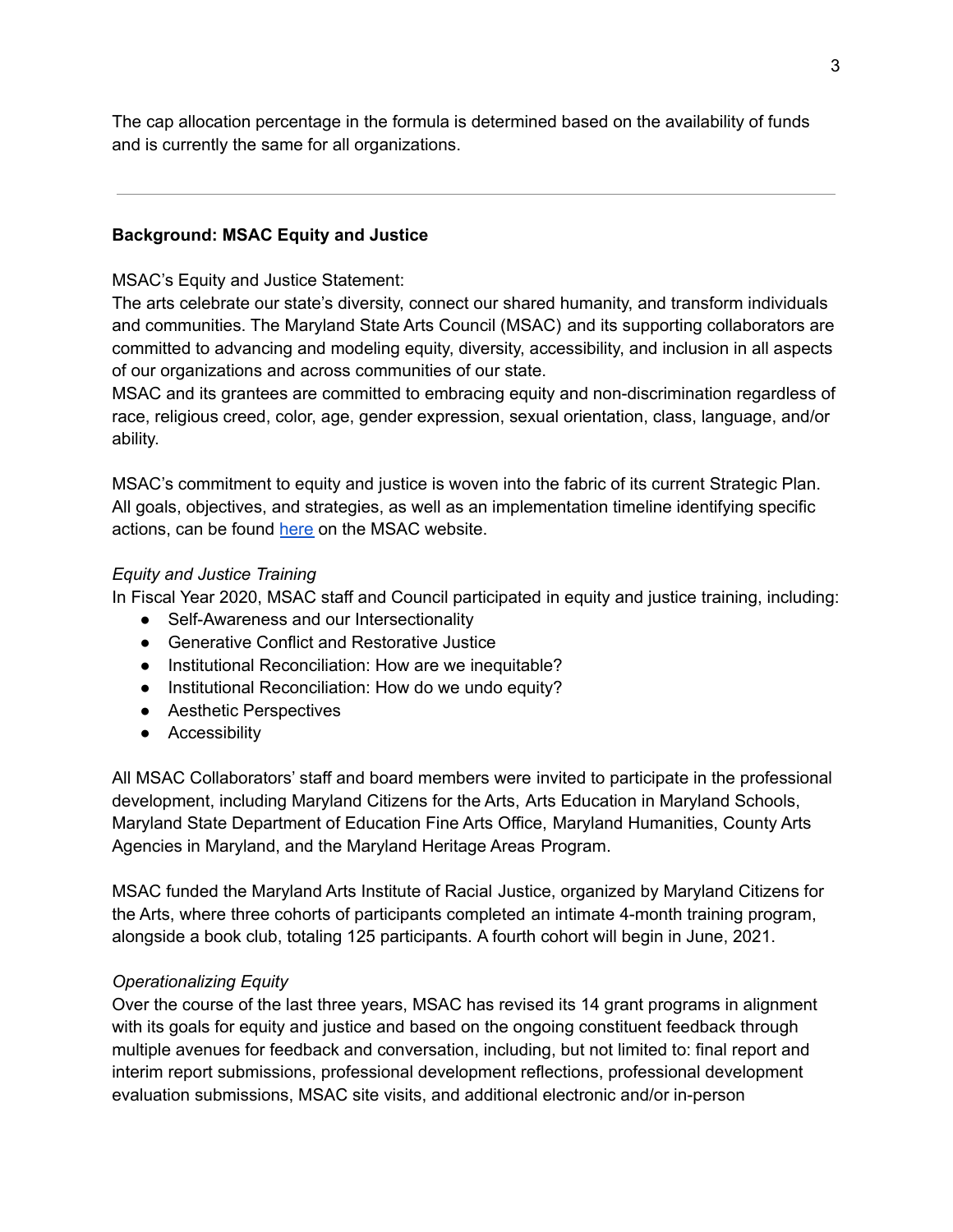communication. Additionally, any MSAC non-grant support (technical assistance, professional development, etc.) has been procedurally aligned and implemented with these goals. All policy changes within these grant programs went through the public editing process outlined below.

# *Public Editing Process (14-Weeks)*

*(Applied to all policy changes at MSAC since 2018.)*

- 1. MSAC staff members research national standards for evolving practices and recommend a timeline for programmatic updates.
- 2. A public Listening Session is announced and held.
- 3. A Call for (constituent) Editors is published.
- 4. A panel of editors is approved by the staff, Council and Assistant Secretary.
- 5. A Comparison Document (current/proposed policy change) is drafted, along with all research materials, and shared with the editors.
- 6. A series of editor meetings are held during which the initial policy change language is revised.
- 7. The edited version is sent to the Secretary of Commerce for review and to the Assistant Attorney General for edits.
- 8. The final version is sent to the Council for a recommendation to the Secretary of Commerce and, upon approval, is published.

In winter 2020/2021, grants procedures completed a separate revision to further increase alignment with MSAC's commitment to equity and justice and to further operationalize this commitment. The outcomes were as follows in alignment with the MSAC Strategic Plan:

- Launched a testimonial design for collection and publication so that Black, Indigenous, and people of color may share their experiences in the panelist process.
- Increased targeted marketing and associated graphics by directly asking our current networks to share the panelist call for public contributors with a targeted ask.
- Committed to future investment analyst research to make recommendations to reach existing gaps in service and uncover any additional gaps in the process.
- Revised and expanded:
	- The call for panelists communication language to increase access and encourage multiple entry points to engage with MSAC.
	- The panelist application to ensure the time commitment and content required does not act as a barrier for completion.
	- $\circ$  The panelist rubric (publicly shared with application requirements) to base recommendation to the Council on geographic diversity, commitment to equity and justice, and relevance to the program.
- Added the collection of optional demographic data survey to collect feedback from panelists post-service to further identify gaps in participation.
- Revised the panelist orientation process to include:
	- Implicit bias training for all panelists in connection to the grant evaluation process.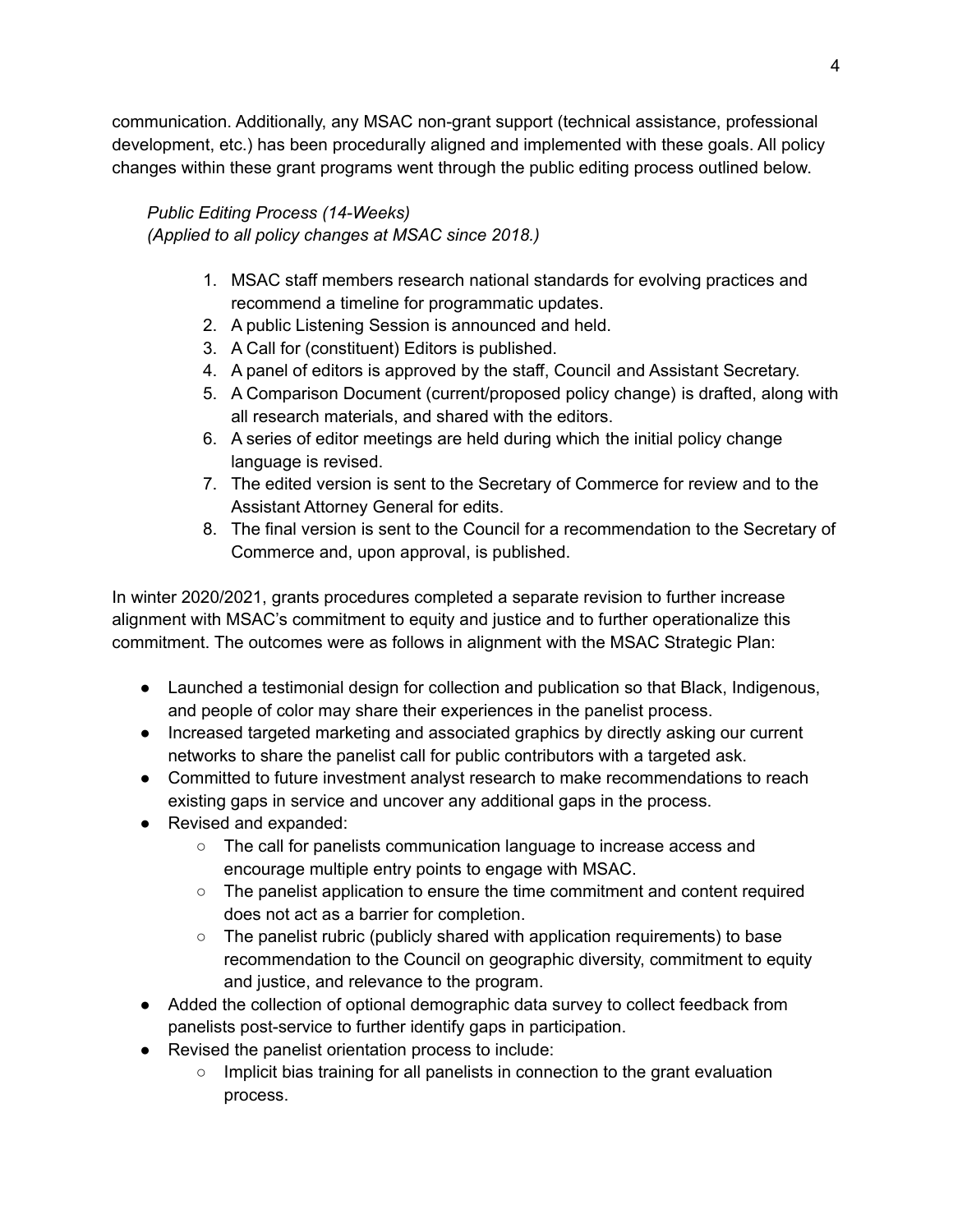- Refresher training(s) and/or check-ins as needed for rolling programs and extended timeline programs to maintain alignment with commitment to equity and justice through impact.
- Visual representations of the orientation process
- Revised communication to applicants so that ineligible and declined communications served as a connector to future opportunities through specific customizations.
- Leveraged connections with all public, private, and community colleges and universities in Maryland to present MSAC opportunities to upcoming and/or recent graduates to connect emerging artists to MSAC.
- Scheduled a listening session to address higher education specifics, clarification, and transparency in MSAC eligibility.
- Expanded and published MSAC's website glossary to increase transparency and access.
- Established an Approval Process Guiding Document to ensure transparency of the panel recommendations through to funding.
- Revised and expanded the Applicant Feedback Form to increase transparency and leverage future connections through a nurtured relationship with applicants.
- Currently addressing payment processes in collaboration with the Department of Commerce to ensure procedures and timelines support transparency in all communications with grantees.
- Established a staff expert role guiding document to elevate the role of staff to ensure the panel meeting's alignment with MSAC's commitment to equity and justice and establish a throughline of this importance for all panelists and applicants.

# **Equity and Impact**

Budget size has a direct correlation to access to multiple funding sources and an organization's capacity to secure additional funding sources. An equitable model takes this access into account and results in funding for smaller and mid-sized organizations that is a larger percentage of their budget.

MSAC Listening Sessions, 2021

"Those [arts organizations] that are smaller, rural, led by people of color, or primarily serve people of color have historically been underfunded in comparison to larger, urban and suburban organizations – which tend to be led by, and serve primarily, white people. In the cultural conversation, this dynamic can serve to further amplify the voices most heard and drown out others."

"One recent study found that most foundation funding goes to large arts organizations – those with budgets of \$5 million or more. Data from NFF's 2018 State of the Nonprofit Sector Survey add detail to this picture: 47 percent of responding large arts organizations serve mostly white clients and only 3 percent are led by a person of color, versus 41 percent and 16 percent, respectively, for smaller nonprofits. Only 7 percent of responding large arts nonprofits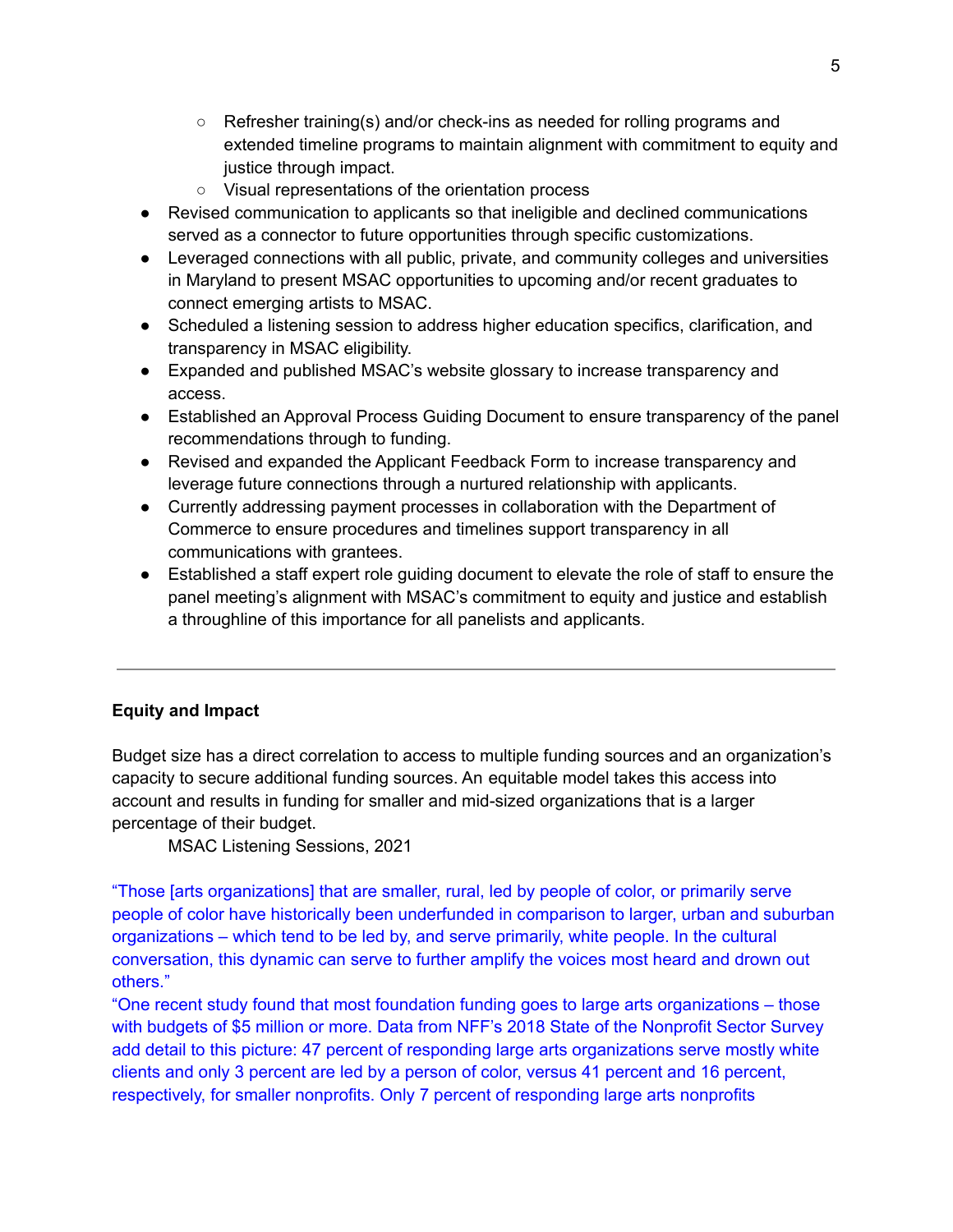exclusively or primarily serve low-income people, compared to 22 percent of small and mid-sized arts nonprofits; 7 percent of large arts organizations serve clients in rural areas, versus 28 percent of smaller organizations."

"Common funding practices, like only giving large grants to large organizations, maintain the current situation in which organizations of color do not get their fair share of funding ... foundations can make large grants to small organizations, helping to strengthen their voices with which they share their stories."

Nonprofit Finance Fund, 2021 [\(https://nff.org/story/partnering-equity-arts\)](https://nff.org/story/partnering-equity-arts)

"In spite of this increased attention and activity [to equity], the distribution of arts funding nationally is actually getting more concentrated in the hands of the institutions that already have the most resources."

"Just 2 percent of all cultural institutions receive nearly 60 percent of all contributed revenue, up approximately 5 percentage points over a decade. The 2 percent cohort is made up of 925 cultural groups that have annual budgets of more than \$5 million … Very few organizations of color or cultural groups based in low-income communities are included in this large-budget group. Across the nation, fewer than 50 cultural organizations whose missions focus primarily on artistic traditions from Africa, Asia, Latin America, the Middle East and Native America, or that focus primarily on reaching rural populations and low-income communities, receive enough funding to maintain budgets of \$5 million/year."

"As part of these efforts [to achieve more equitable funding], \$11 million was distributed to small and mid-sized groups by re-granting programs [in San Francisco]. As a result of these intentional strategies, not only does San Francisco have more diverse nonprofit cultural groups per capita than other cities, those groups also receive a significantly larger share of arts foundation funding than their counterparts in the other urban areas we studied."

National Center for Charitable Statistics (NCCS) and Helicon Collaborative, 2017 ([https://medium.com/helicon-collaborative/not-just-money-part-1-abd18e277703\)](https://medium.com/helicon-collaborative/not-just-money-part-1-abd18e277703)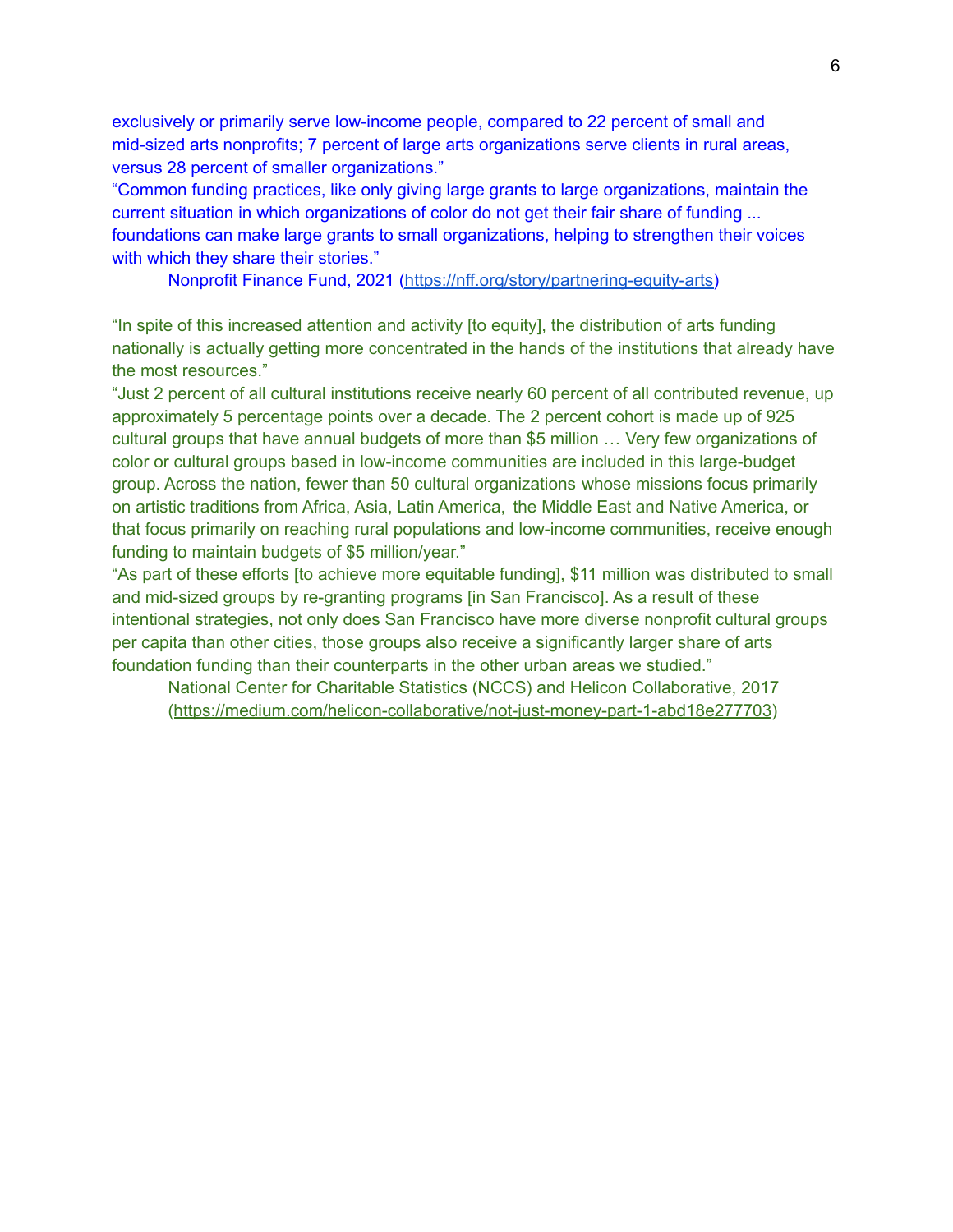#### **GFO Allocations FY21**

In Fiscal Year 2021, 96% (219) of the funded organizations receive 55% of the GFO program budget; 4% (10) of the funded organizations receive 45% of the GFO program budget.



# **GFO Allocations - Impact of Proposed Model**

If grants were allocated in FY21 using the equitable (graduated/tiered) model proposed, the,: 96% (219) of the funded organizations would receive 72% of the GFO program budget; 4% (10) of the funded organizations would receive 28% of the GFO program budget.



# **GFO Program Allocations (FY21):**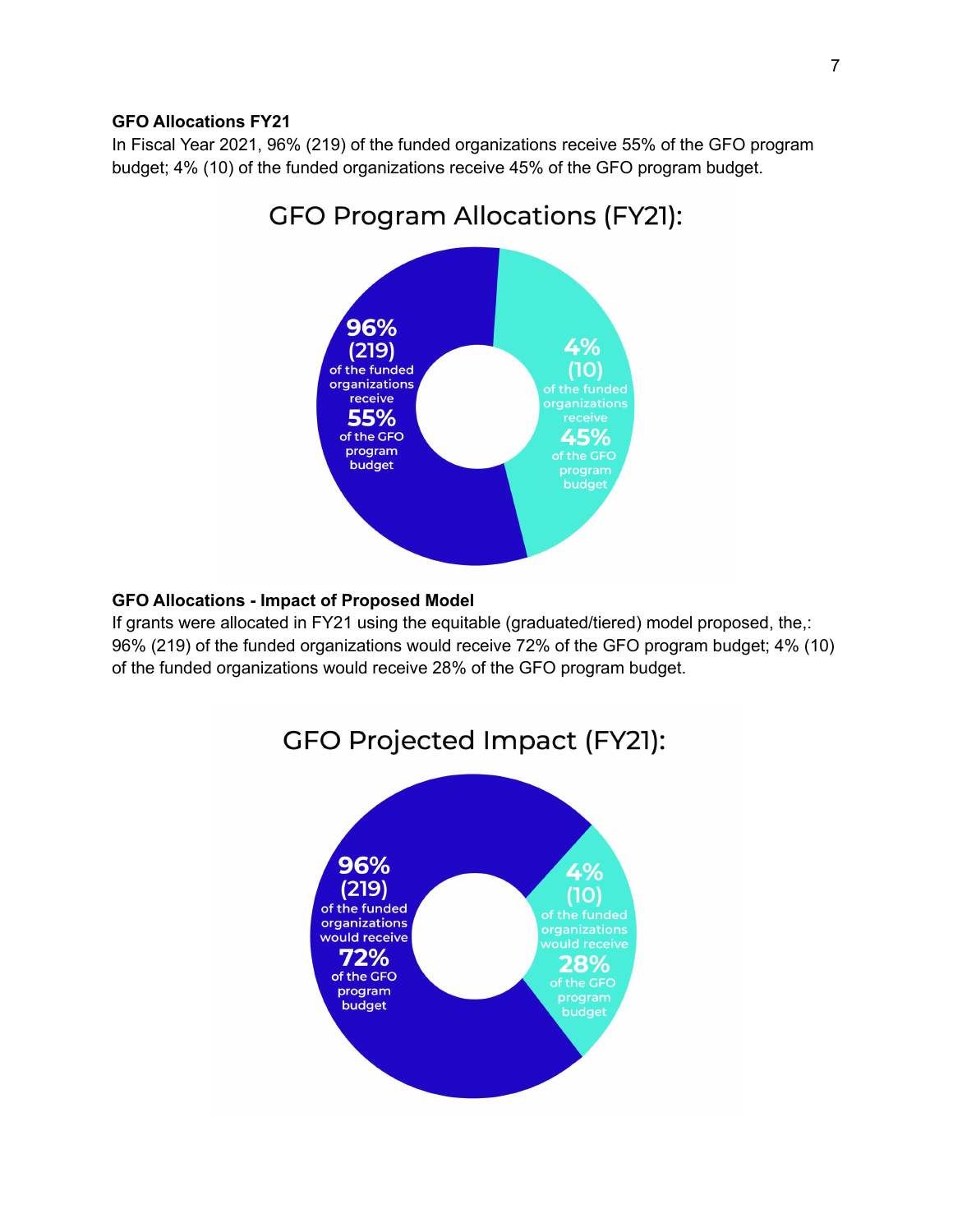#### **Models from Other States**

Approximately 20 State Arts Agencies across the nation currently use a form of an equitable funding model (graduated/tiered) where the formula results in smaller and mid-sized organizations receiving a larger percentage of their budgets to support general operations. The models shared below show a variety of approaches to equitable funding through tiered/graduated approaches.

Additionally, only one other state arts agency awards general operating grants over \$500,000 (MN), and no other agency awards grants over \$1,000,000 to a single organization.

Budget Group Given Percentage \$174,000 - \$408,999 \$409,000 - \$870,999 \$871,000 - \$5,235,999  $>$  \$5,236,000

Organizations receive a given percentage of funding based on their budget group, merit score, and panel score. The percentage of funding increases as the budget group gets smaller (for smallest organizations). The percentages vary from year to year.

Rhode Island State Council on the Arts: Tiered Class Model

| <b>Budget Class</b> | <b>Award Range</b>  |
|---------------------|---------------------|
| Under \$50K         | $$3,000 - $5,000$   |
| \$50K-\$100K        | $$4,000 - $7,000$   |
| \$100K-\$250K       | $$5,000 - $9,000$   |
| \$250K-\$500K       | $$6,000 - $13,000$  |
| \$500K-\$1M         | $$8,000 - $17,000$  |
| \$1M-\$2M           | $$10,000 - $21,000$ |

Minnesota State Arts Board: Budget Groups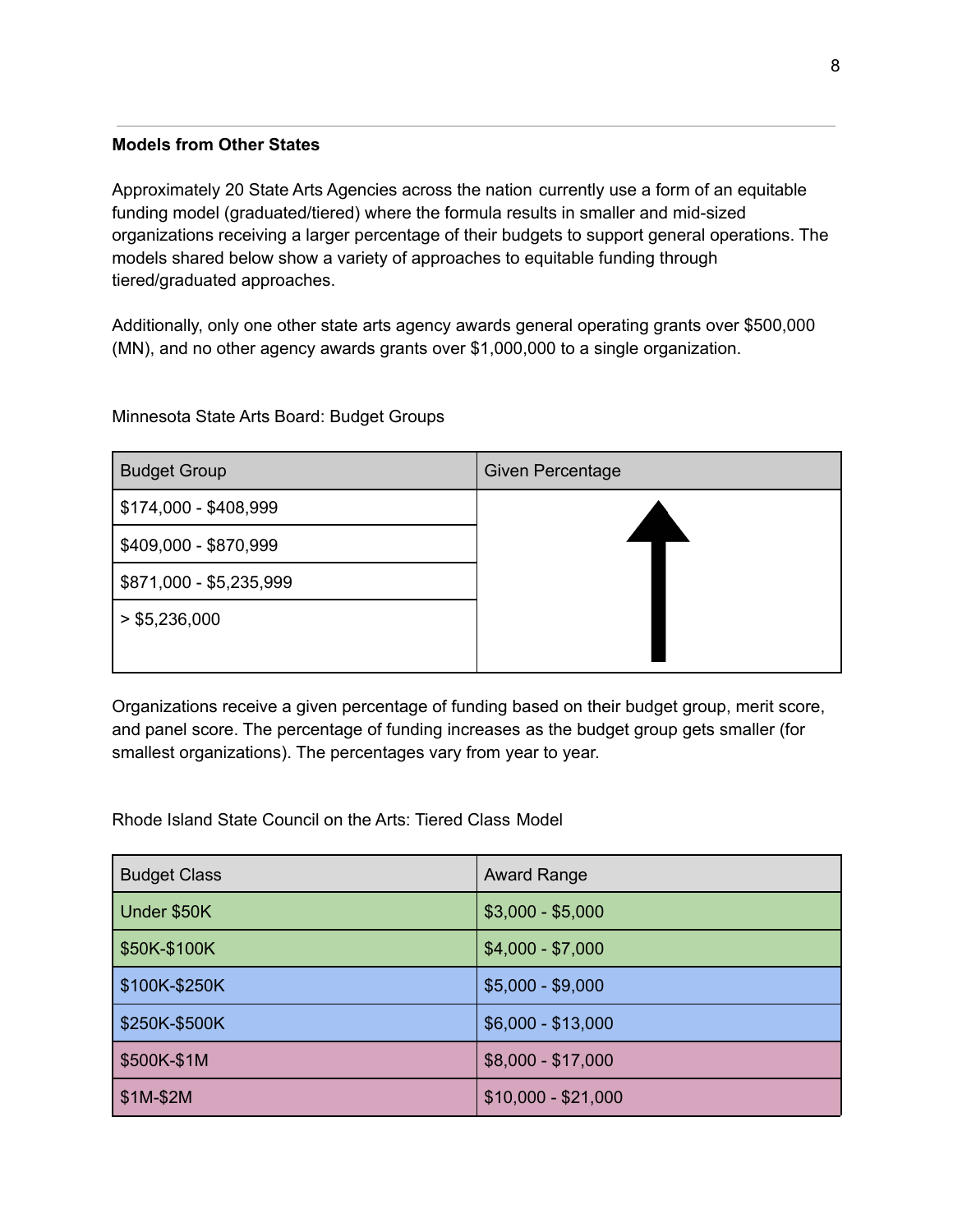Within each tier (colors), organizations are broken down into class, which dictates the range of the award. Ranges result in smaller and mid-size organizations receiving a larger percentage of their budget. The exact amount within the range is determined by panel score ranking.

South Carolina Arts Commission: Base Awards

| <b>Budget</b>         | <b>Base Award</b> |
|-----------------------|-------------------|
| Under \$25K           | \$2,500           |
| \$25K - \$49,999      | \$5,000           |
| \$50,000 - \$99,999   | \$10,000          |
| \$100,000 - \$249,999 | \$15,000          |
| \$250,000 - \$499,999 | \$20,000          |
| \$500,000 - \$749,999 | \$25,000          |
| \$750,000 - \$999,999 | \$30,000          |
| \$1,000,000 and above | \$35,000          |

Organizations begin at the indicated base award, resulting in smaller and mid-size organizations receiving a larger percentage of their budget. Panel scores are then factored in, resulting in grant amounts that decrease or remain the same.

Mass Cultural Council: Graduated Formula

| Cap Allocation % |
|------------------|
|                  |
|                  |
|                  |
|                  |
|                  |

Originating at the Ohio Arts Council in the 80s, and then moving to the Indiana Arts Commission and Mass Cultural Council in the 90s, the graduated formula ranks all organizations based on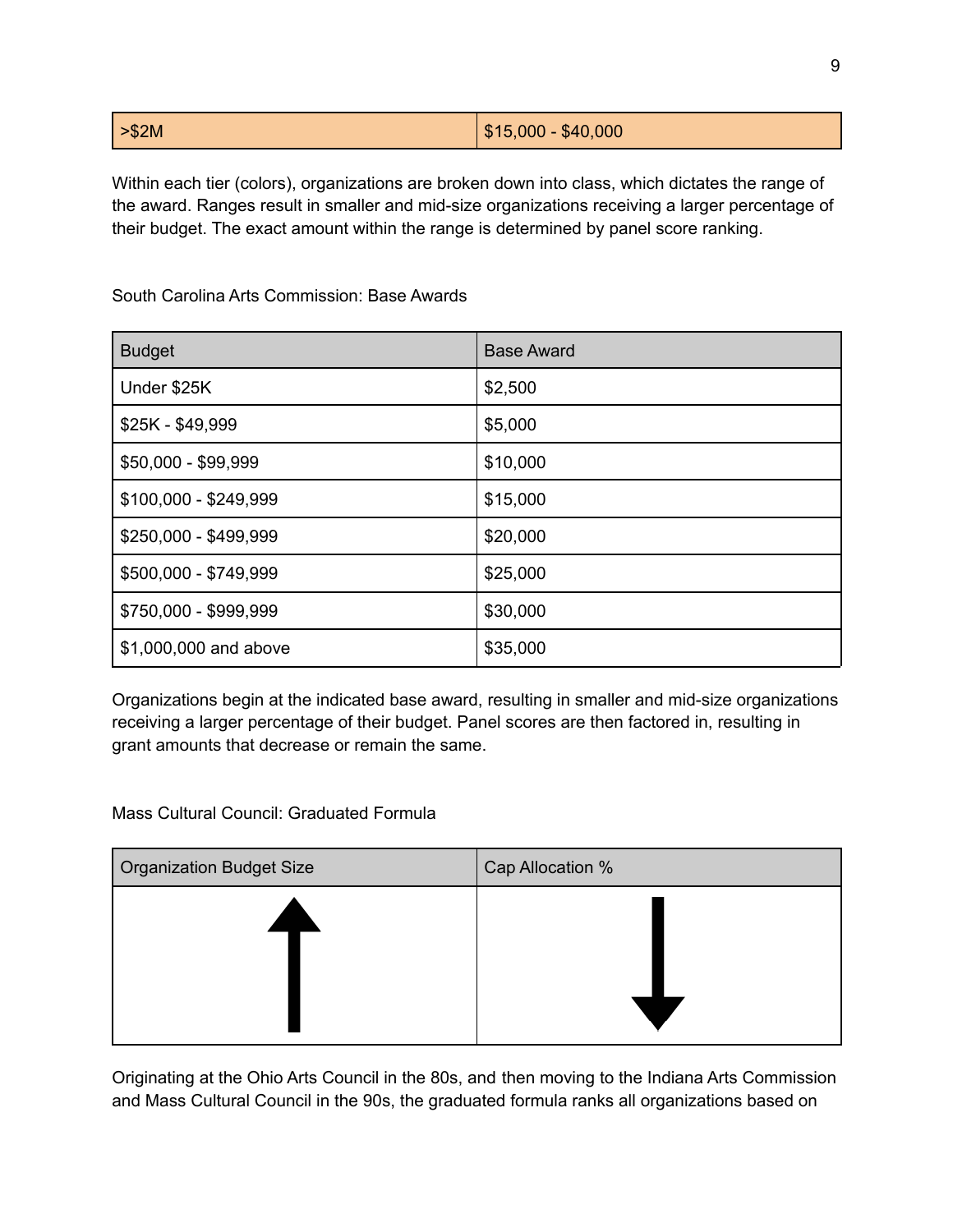budget size, and then assigns a unique percentage based on that ranking. As a result, smaller and mid-sized organizations receive a larger percentage of their budget. Panel score is incorporated following the initial ranking to determine grant amounts. The largest organizations receive about 1.5% of their total budgets.

Delaware Division of the Arts follows a similar graduated model, where the smallest organizations receive 15% and the largest organizations receive 2% of their averaged financials.

Utah Division of Arts and Museums: Request Amount

| <b>Organization Revenue</b> | <b>Request Amount</b> |
|-----------------------------|-----------------------|
| \$500,000 and higher        | 5% of revenue         |
| \$300,000 to \$500,000      | 7% of revenue         |
| Up to \$300,000             | 35% of revenue        |

Organizations receive grant awards in alignment with the percentages above, with the exception of new organizations, who may receive smaller grant awards.

Nevada Arts Council: Levels of Funding

| l Level                        | <b>Request Amount</b> |
|--------------------------------|-----------------------|
| Level 1: \$30,000 - \$99,999   | \$5,000               |
| Level 2: \$100,000 - \$249,999 | \$10,000              |
| Level 3: \$250,000 - \$499,999 | \$15,000              |
| Level 4: \$500,000 - \$999,999 | \$20,000              |
| Level 5: >\$1,000,000          | \$25,000              |

An organization's grant request is based on the total revenue reported. The levels ensure that smaller and mid-sized organizations receive funding at a larger percentage of their operating budget.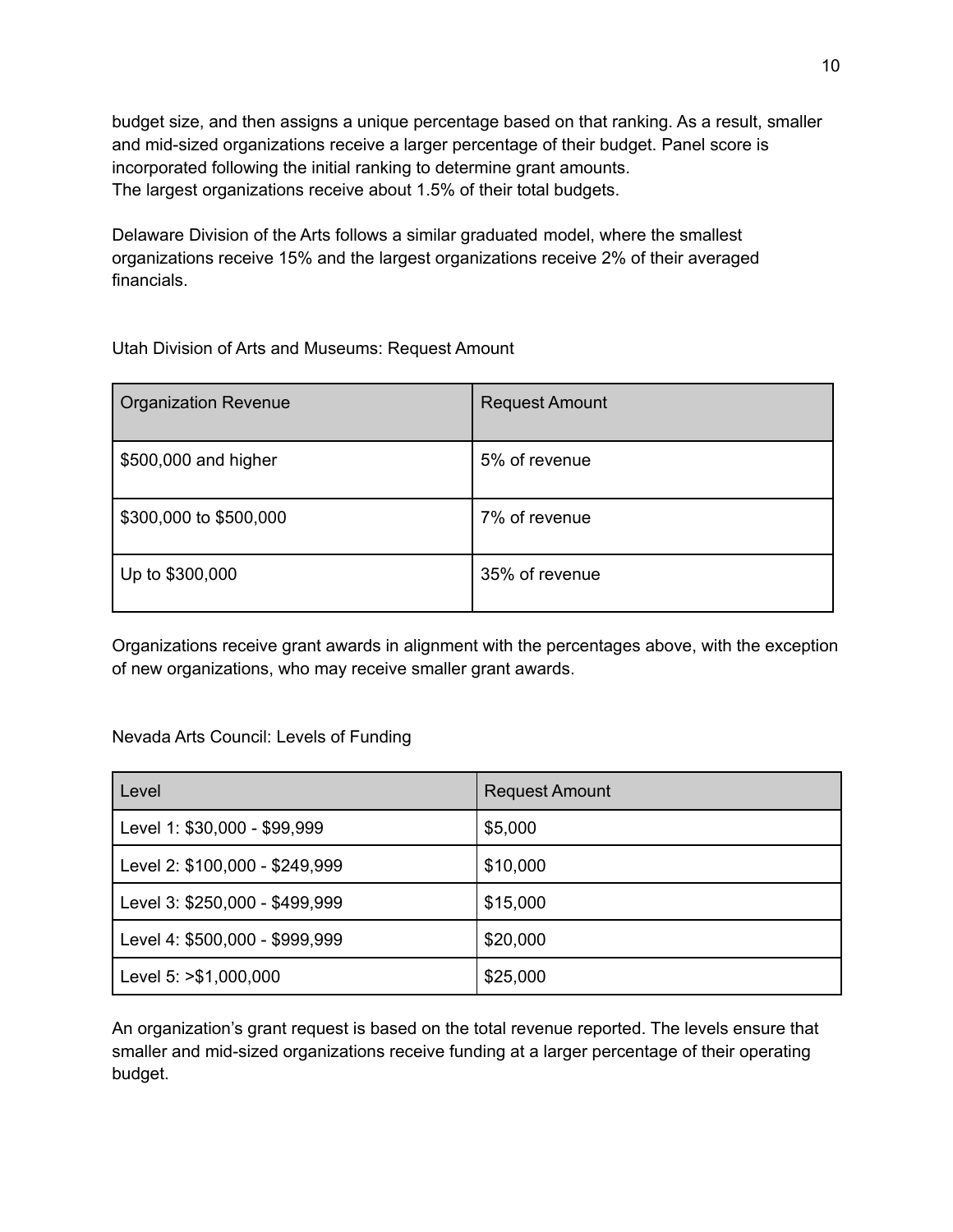DC Commission on the Arts and Humanities (funding formula draft is currently in an approval process)

Budget brackets will organize arts organizations by budget size and fund largest organizations at less than 1% of their budget and smallest organizations at 30-50% of their budget. Note: DC has a larger annual budget than MSAC and allocates about 20% less funding to their general operating grant program.

#### Pennsylvania Council on the Arts

"The new strategy utilizes two funding tiers within AOAP—rural and BIPOC organizations, and non-rural/non-BIPOC organizations. For Fiscal Year 2020-2021, BIPOC and rural grantees will each receive a total of \$26,000, and non-BIPOC/non-rural grantees will each receive a total of \$13,000. While BIPOC and rural organizations will see increases in their grant amounts through this strategy, so too will 171 AOAP grantees in the latter funding tier, whose historical, annual funding levels were below \$13,000." January 2021

[https://www.media.pa.gov/Pages/council-on-the-arts\\_details.aspx?newsid=15](https://www.media.pa.gov/Pages/council-on-the-arts_details.aspx?newsid=15)

# **MSAC Procedures**

All cap allocation percentages would be dependent upon the total allocation for the GFO program in alignment with the organization's submitted total allowable income.

An organization would remain in the same budget category (if applicable) for its 3-year cycle. In its next on-year, the organization could move to a new category, based on the submitted total allowable income.

# **Transition**

No other state arts agency has implemented a transition plan to move to a new or elevated funding model within the last ten years. MSAC proposes a 5-year transition model (similar to Mass Cultural Council in 1992) that would phase in the equitable model over the course of 5 years in alignment with the total allocation for the program and the new cap allocation percentage for each organization.

As a result, each organization would slowly reach their new cap allocation percentage over the course of 5 years, rather than experience a drastic rise or fall in their GFO grant amount.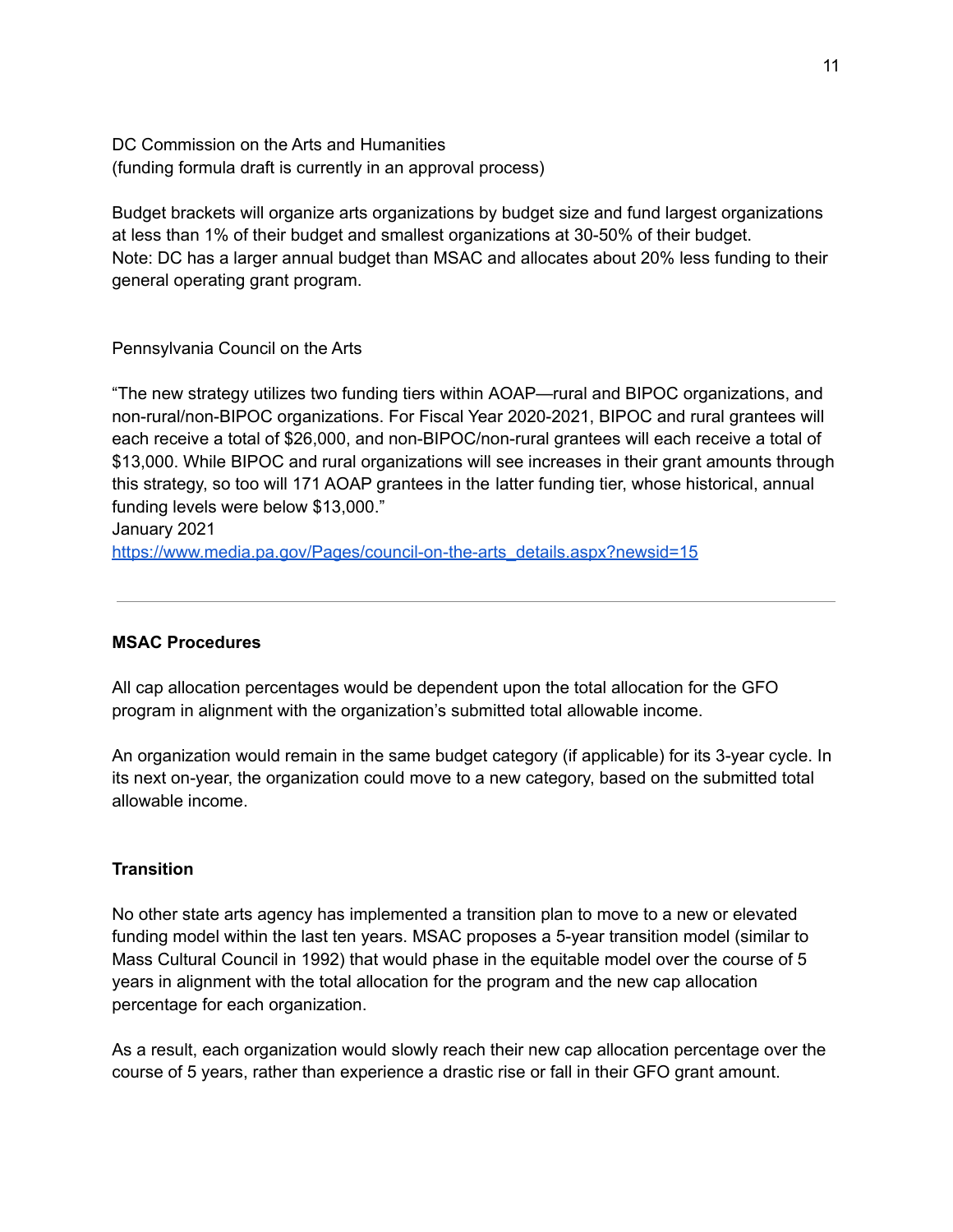| <b>LEVEL</b>                  | Year 1                      | Year 2                   | Year 3                        | Year 4                       | Year 5 and<br><b>Beyond</b> |
|-------------------------------|-----------------------------|--------------------------|-------------------------------|------------------------------|-----------------------------|
| (\$50K-\$500K)                | Cap %: 7.75%                | Cap %: 9%                | Cap %: 10%                    | Cap %: 11%                   | Cap %: 12%                  |
| $\mathbf{2}$<br>$($500K-$1M)$ | Cap %: 7.75%                | Cap %: 9%                | Cap %: 9.5%                   | Cap %: 10%                   | Cap %: 11%                  |
| 3<br>$($1M-$5M)$              | Cap %: 6.75%                | Cap %: 6.5%              | Cap %: 6.25%                  | Cap %: 6%                    | Cap %: 5.75%                |
| 4<br>$($5M-$10M)$             | Cap %: 6.25%                | Cap %: 5.75%             | Cap %: 5.25%                  | Cap %: 5%                    | Cap %: 4.5%                 |
| 5<br>( > \$10M)               | Cap %: 5.75%<br>or 1.4M cap | Cap %: 5%<br>or 1.3M cap | Cap %: 4.75%<br>or $1.2M$ cap | Cap %: 4.5%<br>or $1.1M$ cap | Cap %: 4% or<br>1M cap      |

*Percentages included in the chart above are provided as examples to illustrate the intention of the proposed model. Actual percentages would be determined based on available funds.*

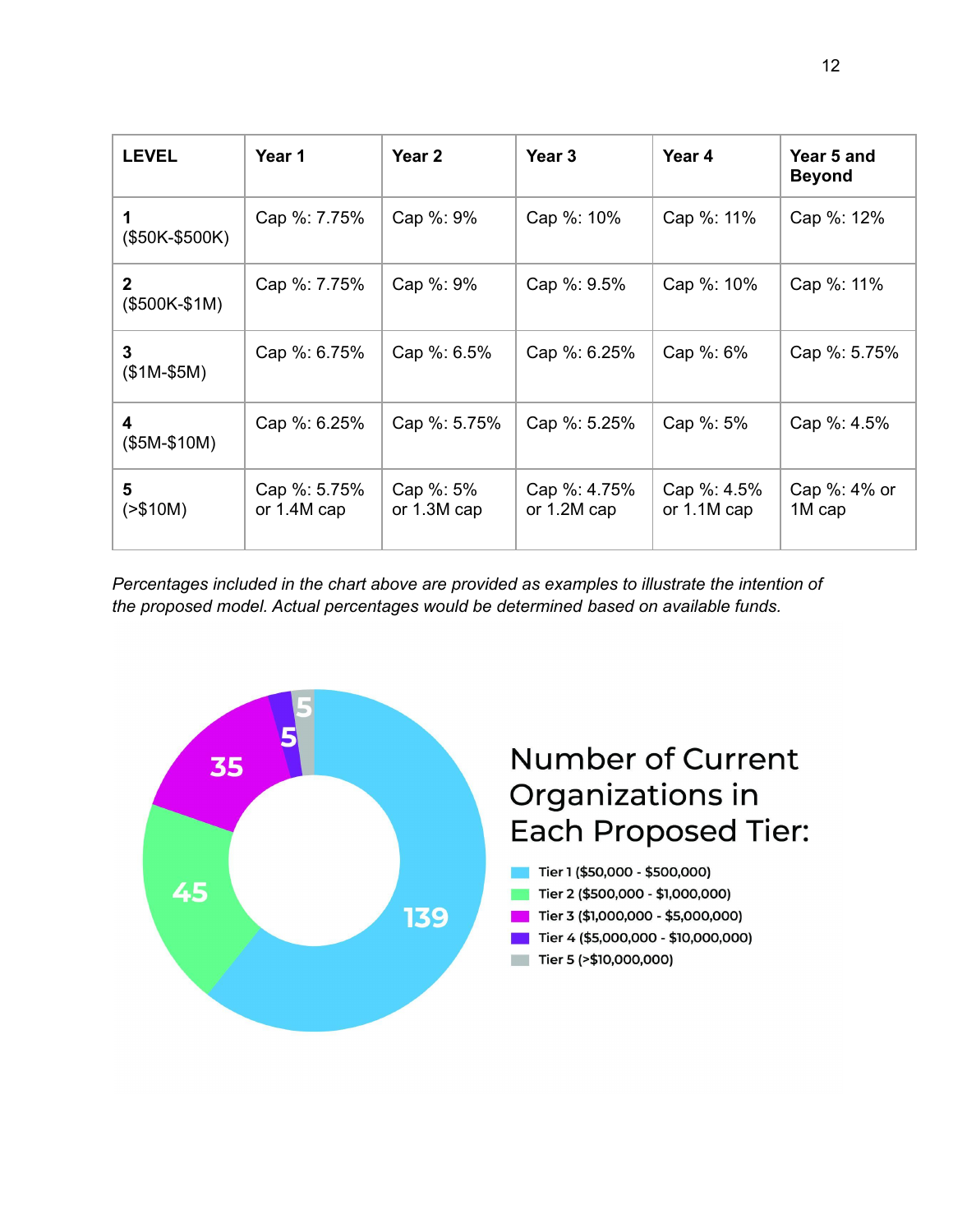*Numbers in the chart above reflect the number of organizations that would be included in each tier based on organizational budget data submitted to MSAC and used to determine FY21 grant amounts.*

# **Other funding formula procedures**

Currently, all new organizations are gradually added to the full GFO cycle. New organizations complete a full application in each of the first three years and are awarded 40% of the total grant amount in Year 1, 60% in Year 2, and 80% in Year 3. The organization would be eligible for 100% of the grant in Year 4.

Proposed: New (small and mid-sized) organizations only complete an on-year application in year one and receive 100% of the total grant amount to assist with capacity building.

Organizations with a significant (50%) increase or decrease in total allowable income receive a 2-year phased grant up/down to account for the large change.

# **Listening Session Feedback**

The following summarizes comments from ~280 Participants in four Listening Sessions held by MSAC in April and May 2021.

*The Listening Session feedback has been organized into four categories: Equity, Tiers, Professional Development and Reflection. Duplicated comments have been eliminated.*

# **Equity**

- Congrats and thank you, leveling playing field. Was questioning how you manage large and small, but glad to see this structure.
- Can MSAC bundle funding across grants programs for smaller orgs?
- I am very much in favor of the proposed change.
- I appreciate the thoughtfulness that MSACA has used in approaching this. An organization that has a staff to support development activities has resources to garner additional income that a one-man shop or a small staffed arts organization do not have.
- And smaller orgs do the same amount of work in order to get a much smaller amount in the end!
- Great way to approach equity. Too many organizations starting, funding is limited, and less meaningful. In favor of proposal, but maybe more incentives for organizations to merge? Collaborate? And those starting new nonprofits consider collaboration with existing orgs, rather than starting new nonprofit. This impacts new orgs coming into the the GFO program.
- Commending art council over the past few years toward equity. Appreciate the authentic and difficult work. Curious about the amount of opportunities for arts organizations who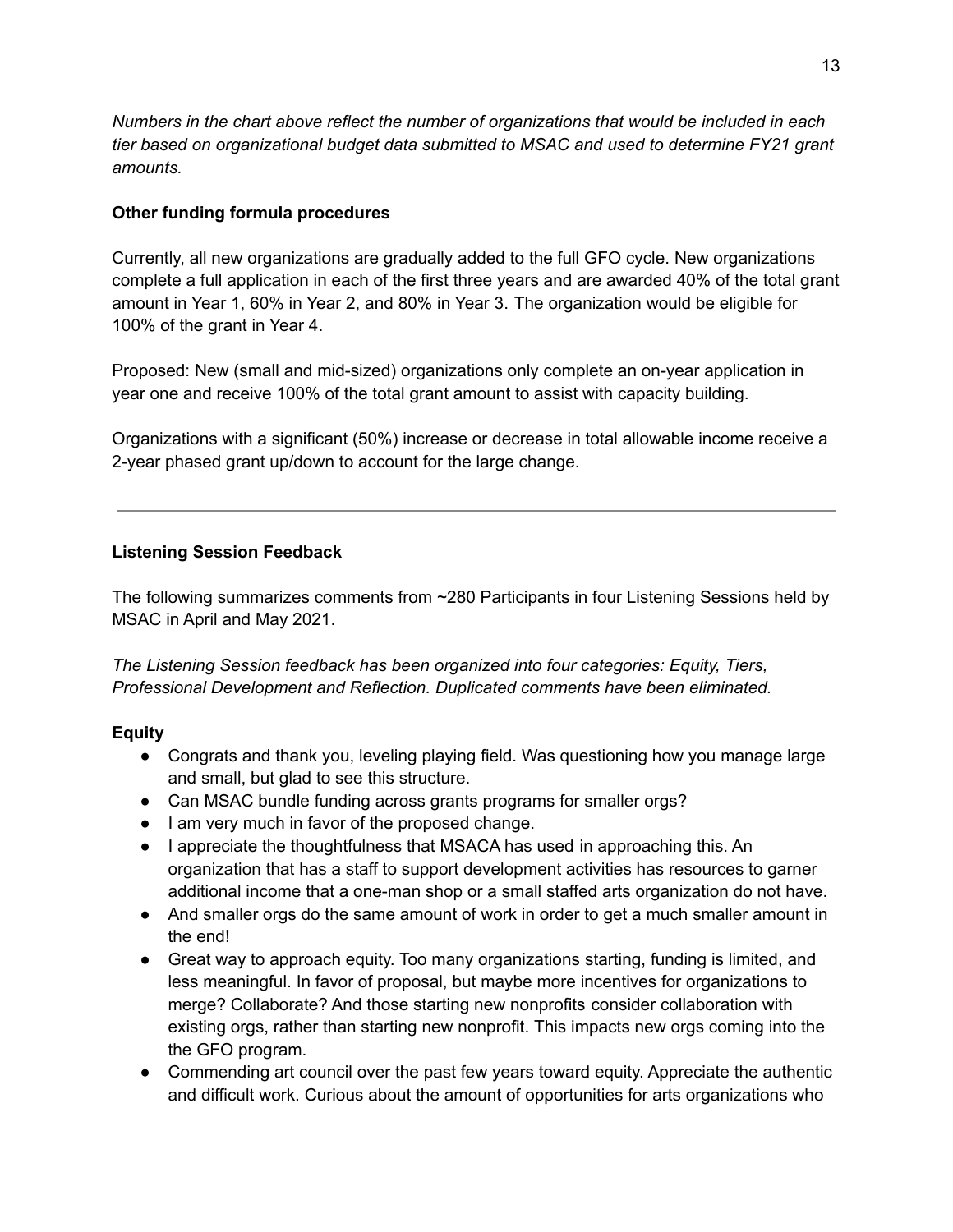received large amounts of resources, and how that shows up in the process. How do orgs that receive larger amounts repay our community - through PD for artists, for example. Appreciate the consideration.

- Echo Laura, value the process, and putting equity as priority. Recovering from pandemic and impact on performance venues, and when audiences come back, and decrease from budget - this type of cut in funding could be catastrophic for some orgs.
- Thanks for the hard work, and thought. Income changes for orgs, consider this with expenses rather than income as the formula base. With income being different over the next few years as ticket and rentals looking different, and coming out of pandemic, expenses might be better
- MSAC has really given a voice to the arts community the past few years. Love the value of the smaller orgs. Some funders (relief grants), letting you choose a prior fiscal year for consideration. Let you use a choice of two years, might be helpful.
- Consider the use of expenses rather than income.
- I believe this is a positive change and will be valuable for smaller orgs as they tend to have fewer resources to find and secure additional funding support; this larger cap allocation will help them grow and , hopefully, attract funding.
- What happens if MSAC receives a budget decrease in the coming years? I fear that it would compound the loss for larger organizations that are already decreasing
- One of the most important points would be to understand the overall DEIA goals of the Arts Council. It would be helpful to understand what we are hoping to achieve and how the research supports these recommendations. How will the formulas help us to achieve these goals?
- Very supportive of increasing equity. Do have concerns about the chart that is presented. Assumption of continued growth with non-government funding is concerning. Foundations and corporate support is overall low across the sector. If reductions are made to the larger org, it assumes that these funds can be made up from the private sector, which might not be accurate. The chart shows a decrease in year 1 so there is immediate impact, which could result in a large cut in funding.
- It would be helpful to share as much info about the process and timeline as possible for planning purposes. At this point, coming out of the pandemic, many orgs will be very fragile. Performing arts orgs have no idea what to expect when it comes to attendance in the fall. We need to balance this uncertainty with these efforts for equity. Concerned about the timing of the process, just give this some consideration in the planning. Hope that dialogue will be a part of the process. The more conversations we can have, the better.
- Worried about the long term effect. Reductions could multiply over the years. There was also a previous panel process, that had inflated scores, so orgs are also working through those changes and losses. MSAC is one of the few sources of general operating funding, which keeps salaries in place. Also have long term goals, which are focused on EDIA, really want to increase wages for artists and staff. With losses in funding, these become very difficult goals to achieve.
- Orgs are to be good stewards of funding, and we need everyone's support of equity to make advocacy with lawmakers successful.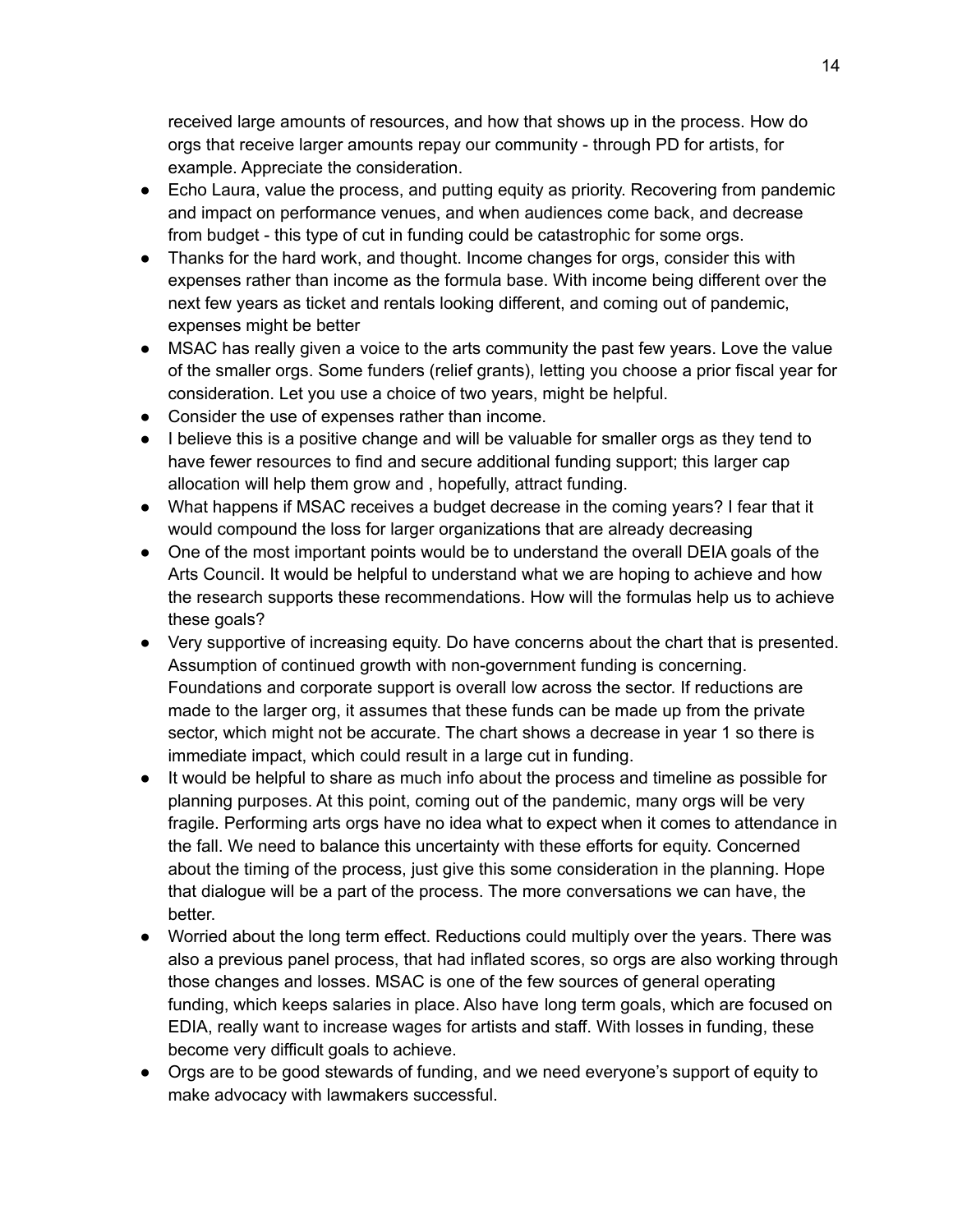- When MSAC staff is considering the grant questions, look at how the orgs are engaging with other nonprofits, artists, etc. How much money do we as an org generate from the State? How are we working to employ locally?
- Mentioned that there had been 20 other state agencies who use this model. Would be helpful to know more about these - what is this landscape like? How are those models received?
- Appreciate all of the information. Makes her wonder about how many of her peers would be interested in this. Extending an invitation to a few "newbies" might be helpful (reach those who we might not be reaching)
- We strongly support MSAC's effort to examine how systemic inequities impact its work and how best to address those inequities in service of its mission. We are eager to understand MSAC's DEIA goals and to collaborate on how we can help achieve them.
- It would be extremely helpful to see / understand MSAC's DEIA goals, research, and rationale behind the recommended percentages and caps. It would be helpful to understand what the proposed formulas are designed to achieve.
- There is much happening at each of our organizations in the DEIA space. It would be helpful for MSAC to understand what is currently in process across the state. The proposed funding reductions may jeopardize important DEIA work already happening at many organizations.
- With the MCA and statewide advocacy of organizations, the MSAC appropriation has been rising since 2013, and in fact, models anticipate the appropriation to continue to rise. It would be helpful to understand why MSAC says that resources are finite and reductions are necessary.
- We would benefit from understanding the impetus to make these changes during a pandemic.
- It will be important to understand the long-term impact of the proposed changes on the MSAC appropriation and future advocacy efforts.
- The decreasing percentages and caps may disincentivize growth in a sector that helps drive economic progress and tax revenues.
- This general operating funding is critical. It is one of the last sources of Gen Op funding available. It is hard to understand the rationale behind decreasing general operating support when we have not yet emerged from a pandemic.
- It would be helpful to understand what thought has been given to what MSAC can incentivize, facilitate, and encourage in the DEIA space.
- Gets the need for equity in funding for orgs. And those smaller/grassroots organizations are the ones that need support. Consider creating a separate program/funding for smaller/grassroots organizations - set aside for these orgs and give them a leg up without hurting the others.
- Echo concerns from others. Not sure about numbers/growth % and what the numbers are based on. We don't anticipate coming back to budget numbers given pandemic. Losing general operating is very concerning. Many funders have redirected support due to the health crisis and not supporting arts at this time - unsure if they are coming back, impacting funding avenues for future. What is MSAC's research to back up the growth/model? Referring to scale, we pay staff, artists, etc, and manifests at other things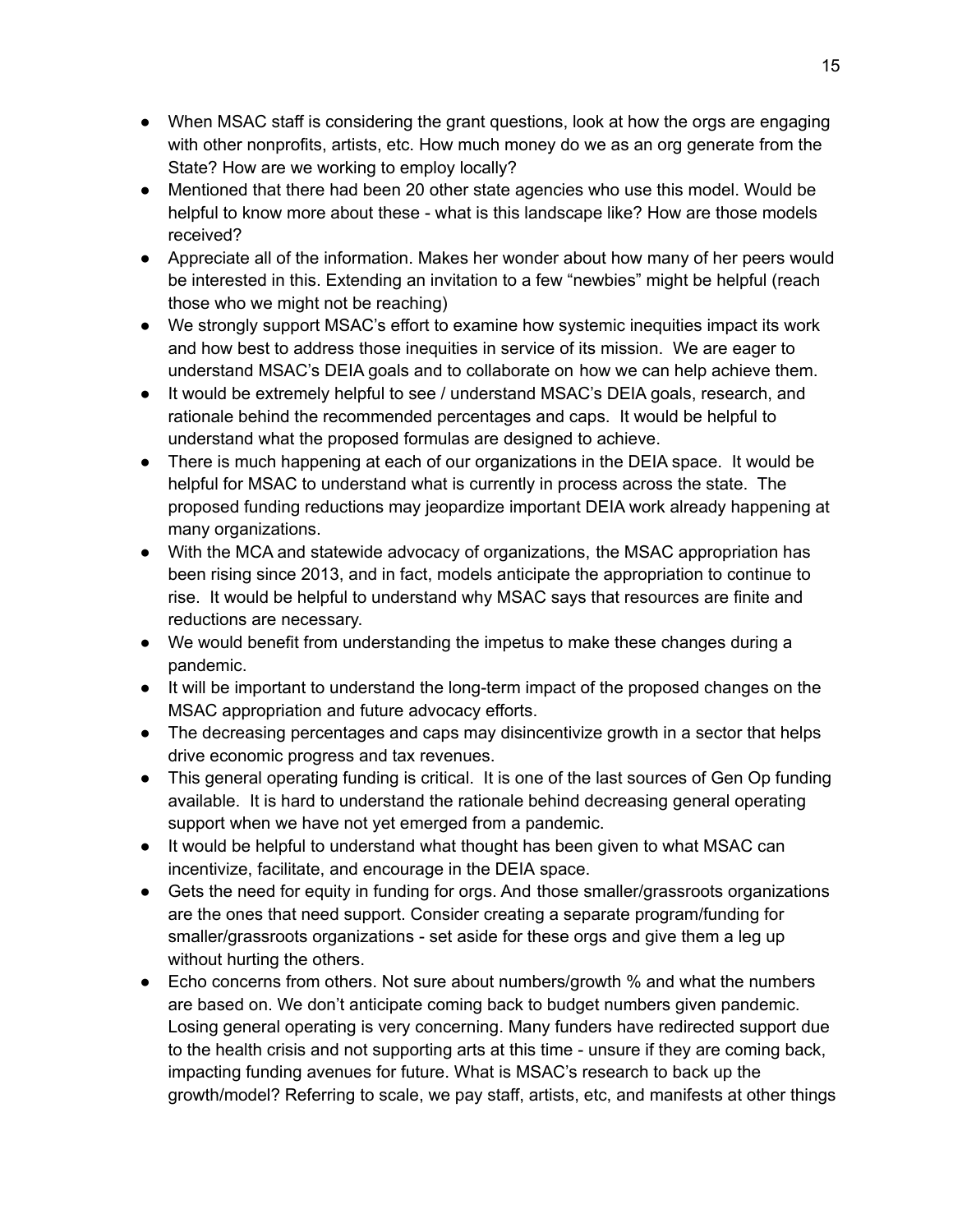at this scale. Recommend a time for Q&A session to process and have dialog/conversation.

- Seems like the right direction to go, it's all about how we get there. Consider looking at the 5 year funding further. Maybe there's a pause for a year? A slower change given pandemic.
- Thinking about dance, most fall under \$3M in budget generally. Cautions for 3rd tier. Recommend how goals are expressed with proposed change. The decrease of budget has been expressed, rather than excitement. Consider historic inequity and framework for people - and the "why" as we approach. Provide more deep evidence, and impact of MSAC supporting more organizations across the state.
- Impact on bridging organizations consider the policy from one year to the next if between tiers.
- There should be consideration for low income and rural areas. Economic disparity is different throughout the state, counties and various communities

# **Tiers**

- Recommend thinking about how organizations move between levels?
- Some orgs will be between two levels, so income may fluctuate. Recommend that growth/threshold consideration from year to year.
- It would be helpful to understand how the percentage changes and five categories were determined and what data supports them.
- Disincentive to grow budget.
- Editors and organizations could hear from other states about how they confronted and navigated the implementation.
- Consider additional tiers. Agree that adding a tier for \$1M to \$3M would help mid-size orgs lift to longterm sustainability.
- Provide the overall percentage of the MSAC budget to GFO that goes to the different proposed tiers and how that would differ from the current allocations.
- I agree with previous comments regarding income that fluctuates down. Fluctuation up and down is especially true for orgs that apply for federal funds with a finite project/grant period.
- When/how would the levels be adjusted for inflation? Would the new policy have a mechanism for this?
- In addition to the slide that outlines X percentage of organizations receive Y percentage of the funding, it would be very helpful for you to include the % of people impacted by organizations in each tier.
- Concerned about being penalized by growth. Question whether growth is being rewarded? Understand equity, but if we bring in more tax funds, ticket funding, and programs we should be rewarded for this.
- What happens to those on the border pretty serious cut if you're on one side or another of a level - perhaps more graduated?
- Appreciate the support of Arts Program. Relationship between Program and Arts Org, Program relies on Parent, it's influential based on the parent finances. Consider understanding of that complexity.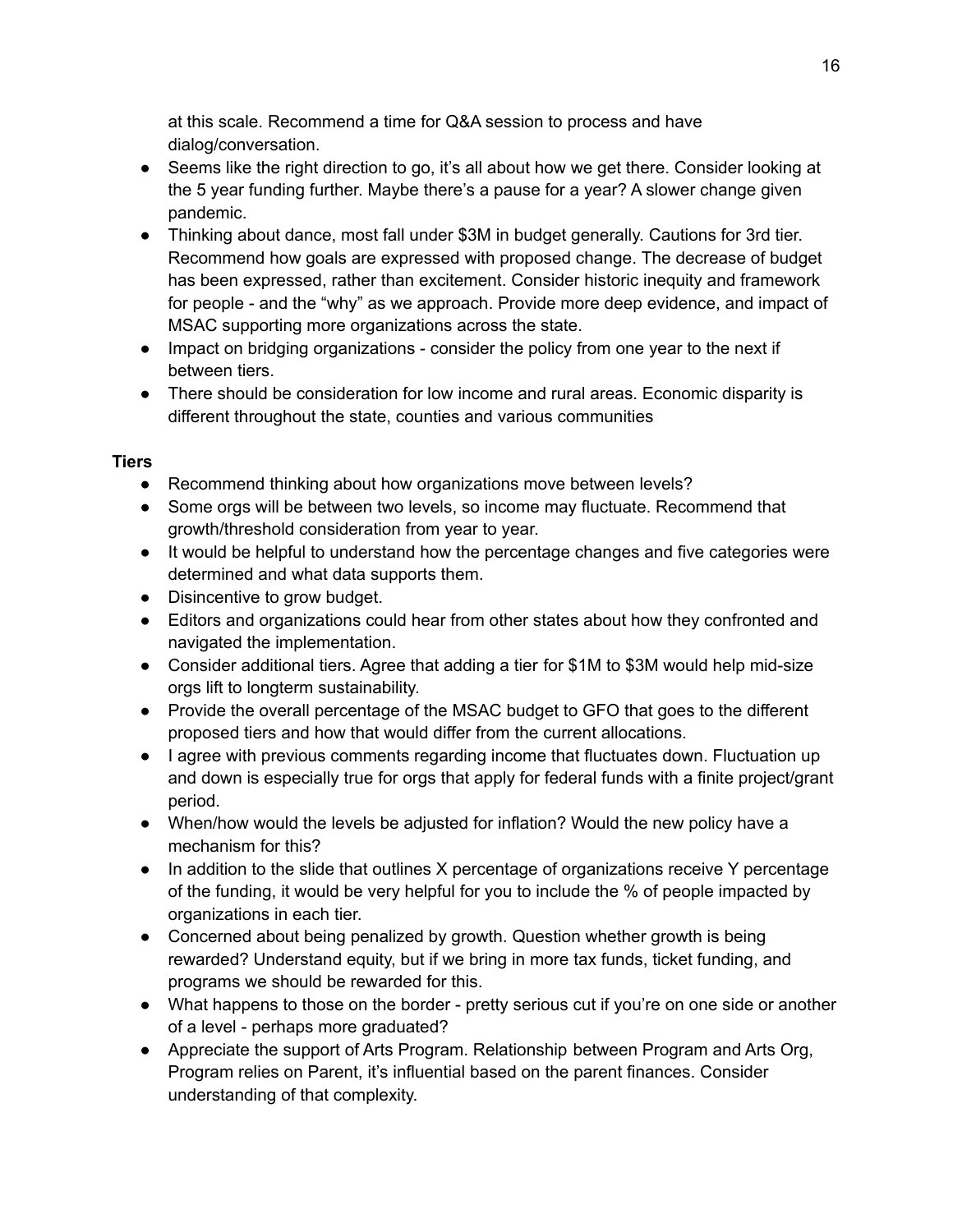- Consider freezing largest tier organizations at current level, allowing the other tiers to grow.
- This scheme could benefit from thought about how to "graduate" organizations from one level to the next. This probably won't occur very often, but for an organization in this position, it will be an issue.
- Since the recommendation is based on research, I suggest adding the long term results seen by arts administrators who implemented this type of programming.
- I'd like to reiterate a point that was raised yesterday regarding Tier 3 and the precarious nature of organizations that size. In line with Monica's statement about disincentivizing growth, this tier is "the next generation" of larger organizations and the cut in general operating between Tier 2 and Tier 3 could make or break those organization's (and their impact on the communities they serve).
- Has anyone run the numbers to consider impact?
- I would recommend a lesser cut or otherwise transitional phase down, perhap within the 3-year grant cycle that encompasses the transition period. That way the loss in GOS is not a financial shock.
- Applaud thinking, but concerned with disincentive for growth. We're all about growth, and would get less funding. Having been in business for 41 year, and small org for many years, it would have been nice to have more in early days. But also the mentality of that you had to "make it" - and confused by her own thinking here.
- Does the third tier meet equity goal? Trying to find more investments and funding at this level, and not quite at larger orgs with capacity.
- It would be fantastic if special funding initiatives could be made available for organizations who are attempting to establish a funding/operating record. We are at a tremendous disadvantage to attract funding and could use help getting off the ground.
- Budget has increased significantly over the past 10 years or so. Can see how beneficial this would have been when they were a younger, smaller organization. Understand how it has been easier to raise money as they org has grown and the budget has grown
- Referencing table, clarification that nothing has changed from first. Really appreciate you breaking this down further - and the goal in 5 years. And the reframing around equality vs. equity.
- I would like to offer for consideration treating all organization's budget the same way- i.e. everyone's first 500 thousand could receive the first tier percentage, next 500 the next tier, etc.. So everyone is treated the same, but small organizations are still treated preferentially; and large organizations aren't penalized for growth.

# **Professional Development**

- Recommendation to provide counseling for GFO orgs as it relates to this transition workshop? One on one conversations? Opportunity to discuss strategic planning.
- First year applicants would need guidance and training as orgs transition. Offer models of staffing structures across all 5 tiers.
- Recommend mentorship about money/financing/funding
- Infographics are needed.
- Yes please recommendations for where to get Equity and Justice training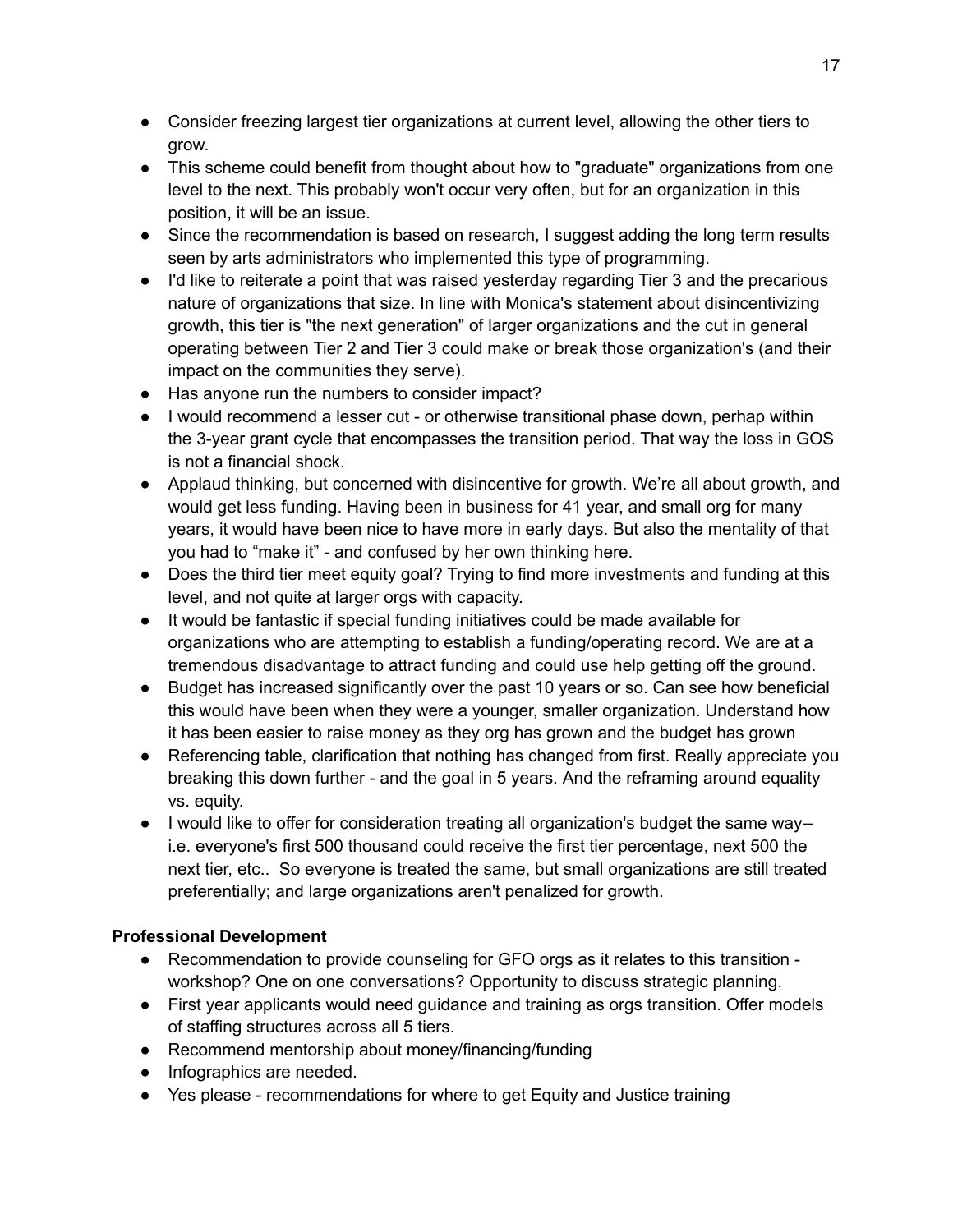- Money is just a resource we need, like materials and supplies for making. It's very hard to internalize this if you do not already have an experience with getting and receiving money or having personal wealth.
- I was also going to suggest org-to-org mentoring for all steps of the process, and Shane was way ahead of me. The pandemic has increased and emphasized the need for collaboration and mutual help in order to survive.
- I think as we reach for equity there is an opportunity to share resource. As much as smaller orgs can benefit from the funding knowledge, I think larger orgs can benefit from the resourcefulness of those of us who have been around for decades with minimal financial support. I don't think we should view one group as being superior over the other. That's the point of equity, right?
- I agree with Deborah too. Smaller orgs have much to share with larger ones.
- I think the strongest generator for an organization's growth is its Board. There are very strong incentives to match business folks to NON arts organizations. It would be most helpful for small arts organizations if MSAC & MCA developed a Board matching program between small arts organizations and partners from the business community.
- What about a capacity growth grant?
- In addition to mentorships, we need to talk about merging with similar organizations. Look how many organizations are represented on this call! The pool of funding will be split into smaller and smaller pieces. Imagine how much your organization would save if you shared overhead with another org - insurance, payroll, IT, accounting…
- What's the context for the state budget, and how the MSAC budget is being impacted. Should we be planning for state sources. Would be nice to know how MSAC thinks the larger budget would look like.
- One thing to consider in addition to organizational size is who they serve. Some populations served by large organizations may be in deep need. I also liked the comment someone made about potentially incentivizing collaboration.

# **Reflection**

- Thank you, much appreciated!
- Thank you, this was really helpful
- MSAC has been an invaluable resource and a stellar partner especially through the pandemic. Thank you so much. And I love love love hearing from other orgs in these sessions.
- Thanks you!
- Thank you so much!
- A huge thank you to MSAC for your careful consideration of this formulaic change, and for your opportunities to provide space for feedback and questions!
- Thanks!
- Really appreciate the hard work and transparency!
- Thanks Ken! This is really great :)
- Excellent info. Thanks so much everyone.
- Thanks MSAC!
- Continue to be more and more impressed with MSAC. Extremely organized.